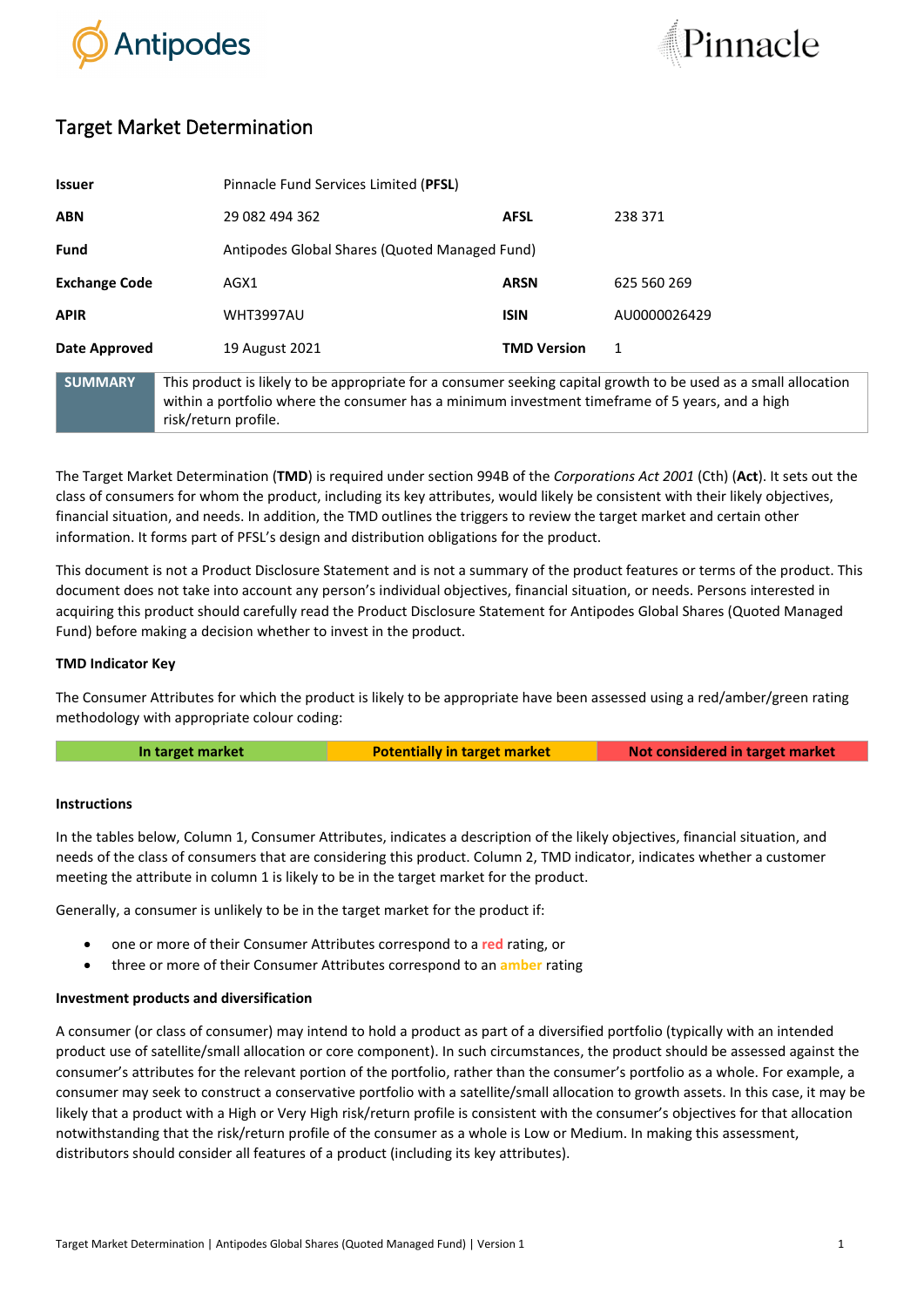



| <b>CONSUMER ATTRIBUTES</b>                                | <b>TMD INDICATOR</b>                                    | PRODUCT DESCRIPTION (INCLUDING KEY ATTRIBUTES)                                                                           |  |  |  |  |
|-----------------------------------------------------------|---------------------------------------------------------|--------------------------------------------------------------------------------------------------------------------------|--|--|--|--|
| <b>Consumer's investment objective</b>                    |                                                         |                                                                                                                          |  |  |  |  |
| Capital Growth                                            |                                                         | The Fund aims to achieve absolute returns in excess of the<br>benchmark over the investment cycle (typically 3-5 years). |  |  |  |  |
| <b>Capital Preservation</b>                               |                                                         |                                                                                                                          |  |  |  |  |
| Capital Guaranteed                                        |                                                         |                                                                                                                          |  |  |  |  |
| Regular Income                                            |                                                         |                                                                                                                          |  |  |  |  |
| Consumer's intended product use                           |                                                         |                                                                                                                          |  |  |  |  |
| Solution / Standalone (75-100%)                           |                                                         | The Fund is comprised of 75-100% global equities and 0-25%                                                               |  |  |  |  |
| Core component (25-75%)                                   |                                                         | cash.                                                                                                                    |  |  |  |  |
| Satellite / small allocation (0-25%)                      |                                                         | The portfolio diversification of the Fund is High.                                                                       |  |  |  |  |
| <b>Consumer's investment timeframe</b>                    |                                                         |                                                                                                                          |  |  |  |  |
| Short ( $\leq$ 2 years)                                   |                                                         | The minimum suggested timeframe for holding the product is                                                               |  |  |  |  |
| Medium (> 2 years)                                        |                                                         | 5 years.                                                                                                                 |  |  |  |  |
| Long ( $> 8$ years)                                       |                                                         |                                                                                                                          |  |  |  |  |
| Consumer's risk (ability to bear loss) and return profile |                                                         |                                                                                                                          |  |  |  |  |
| Very high                                                 |                                                         | The Fund's risk band is 6 (high). The Fund's benchmark is the                                                            |  |  |  |  |
| High                                                      |                                                         | MSCI All Country World Net Index in AUD.                                                                                 |  |  |  |  |
| Medium                                                    |                                                         |                                                                                                                          |  |  |  |  |
| Low                                                       |                                                         |                                                                                                                          |  |  |  |  |
| Minimum timeframe to request withdrawals                  |                                                         |                                                                                                                          |  |  |  |  |
| Daily                                                     |                                                         | Investors can withdraw from the Fund by selling Units on the                                                             |  |  |  |  |
| Weekly                                                    |                                                         | ASX via their share trading platform or stockbroker. Investors                                                           |  |  |  |  |
| Monthly                                                   |                                                         | do not need to complete a withdrawal form and they will<br>receive the proceeds from the sale of their Units in the same |  |  |  |  |
| Quarterly                                                 | way they would receive proceeds from the sale of listed |                                                                                                                          |  |  |  |  |
| Annually or longer                                        |                                                         | securities via the ASX CHESS settlement service.                                                                         |  |  |  |  |

#### **APPROPRIATENESS**

PFSL has assessed the product and formed the view that the product, including its key attributes, is likely to be consistent with the likely objectives, financial situation and needs of consumers in the target market as described above, as the features of this product in Column 3 of the table above are likely to be suitable for consumers with the attributes identified with a green TMD Indicator in Column 2.

Note: This section is required under RG 274.64–66

#### **DISTRIBUTION CONDITIONS**

**Distribution channel**

There are no distribution conditions

#### **Review triggers**

Material change to the product description including key attributes

Material deviation from benchmark / objective over sustained period

Product has not performed as disclosed by a material degree and for a material period

Determination by the issuer of an ASIC reportable 'significant dealing'

Material number of complaints (as defined in section 994A(1) of the Act) about the product or distribution of the product

The use of Product Intervention Powers, regulator orders, or directions that materially affects the product

| <b>MANDATORY REVIEW PERIODS</b> |                                  |  |
|---------------------------------|----------------------------------|--|
| <b>Review period</b>            | <b>Maximum period for review</b> |  |
| Initial review                  | 1 year, 3 months                 |  |
| Subsequent review               | 3 years, 3 months                |  |
|                                 |                                  |  |

| <b>DISTRIBUTOR REPORTING REQUIREMENTS</b>                                                                                                                                                                                                |                                                                                                                               |                                    |  |  |
|------------------------------------------------------------------------------------------------------------------------------------------------------------------------------------------------------------------------------------------|-------------------------------------------------------------------------------------------------------------------------------|------------------------------------|--|--|
| <b>Reporting requirement</b>                                                                                                                                                                                                             | <b>Reporting period</b>                                                                                                       | Which distributors this applies to |  |  |
| Complaints (as defined in section 994A(1) of the Act) relating<br>to the product design, product availability, and distribution.<br>The distributor should provide all the content of the<br>complaint, having regard to privacy.        | Within 10 business days following<br>end of calendar quarter                                                                  | All distributors                   |  |  |
| Significant dealings outside of the target market, under<br>s994F(6) of the Act. Report to issuer using FSC data standard<br>for significant dealings.                                                                                   | As soon as practicable but no later<br>than 10 business days after<br>distributor becomes aware of the<br>significant dealing | All distributors                   |  |  |
| To the extent a distributor is aware of dealings outside the<br>target market these should be reported to the issuer.<br>including reason why acquisition is outside of target market,<br>and whether acquisition under personal advice. | Within 10 business days following<br>end of calendar quarter                                                                  | All distributors                   |  |  |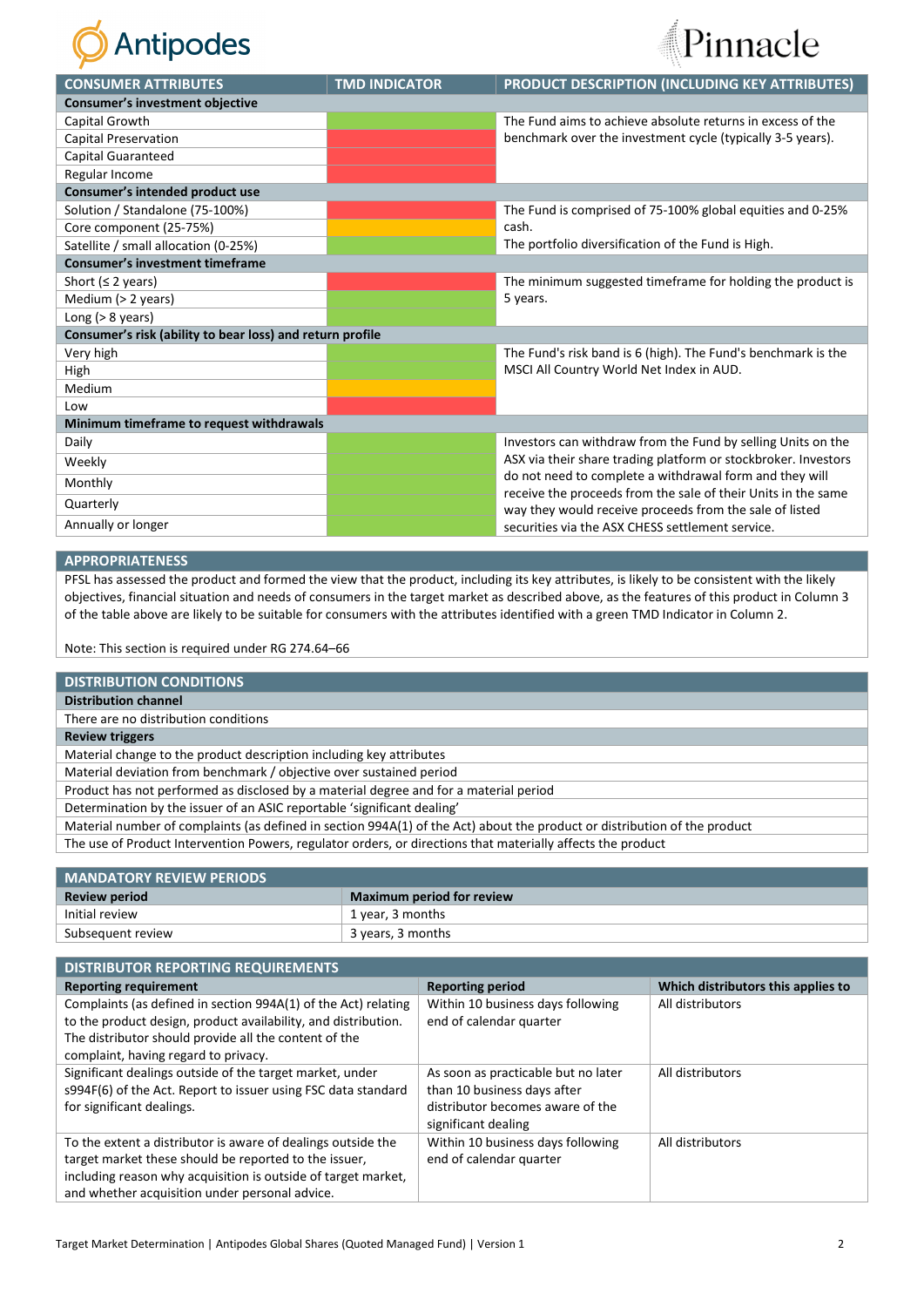



If practicable, distributors should adopt the FSC data standards for reports to the issuer. Distributors must report to PFSL using the method specified at: [https://pinnacleinvestment.com/wp-content/uploads/Distributor-Reporting-Instructions.pdf](https://aus01.safelinks.protection.outlook.com/?url=https%3A%2F%2Fpinnacleinvestment.com%2Fwp-content%2Fuploads%2FDistributor-Reporting-Instructions.pdf&data=04%7C01%7CRobbie.Zhong%40pinnacleinvestment.com%7Cb4c1b788df954b03f26408d9675577fa%7C35cf8e31ecbc469399faa3d4d4dbd0de%7C0%7C0%7C637654439063852174%7CUnknown%7CTWFpbGZsb3d8eyJWIjoiMC4wLjAwMDAiLCJQIjoiV2luMzIiLCJBTiI6Ik1haWwiLCJXVCI6Mn0%3D%7C1000&sdata=z3%2BDpshdl6t4wDnSgUIdZS0YIuaCk9GXg1FCwIAbEV4%3D&reserved=0)

| <b>TERM</b>                                                                                                                                    | <b>DEFINITION</b>                                                                                                                          |  |  |  |
|------------------------------------------------------------------------------------------------------------------------------------------------|--------------------------------------------------------------------------------------------------------------------------------------------|--|--|--|
| <b>Consumer's investment objective</b>                                                                                                         |                                                                                                                                            |  |  |  |
|                                                                                                                                                |                                                                                                                                            |  |  |  |
| <b>Capital Growth</b>                                                                                                                          | The consumer seeks to invest in a product designed to generate capital return. The consumer prefers                                        |  |  |  |
|                                                                                                                                                | exposure to growth assets (such as shares or property) or otherwise seeks and investment return<br>above the current inflation rate.       |  |  |  |
| <b>Capital Preservation</b>                                                                                                                    | The consumer seeks to invest in a product to reduce volatility and minimise loss in a market down-                                         |  |  |  |
|                                                                                                                                                | turn. The consumer prefers exposure to defensive assets (such as cash or fixed income securities)                                          |  |  |  |
|                                                                                                                                                | that are generally lower in risk and less volatile than growth investments.                                                                |  |  |  |
| <b>Capital Guaranteed</b>                                                                                                                      | The consumer seeks a guarantee or protection against capital loss whilst still seeking the potential                                       |  |  |  |
|                                                                                                                                                | for capital growth (typically gained through a derivative arrangement). The consumer would likely                                          |  |  |  |
|                                                                                                                                                | understand the complexities, conditions and risks that are associated with such products.                                                  |  |  |  |
| <b>Regular Income</b>                                                                                                                          | The consumer seeks to invest in a product designed to distribute regular and/or tax-effective income.                                      |  |  |  |
|                                                                                                                                                | The consumer prefers exposure to income-generating assets (typically, high dividend-yielding                                               |  |  |  |
|                                                                                                                                                | equities, fixed income securities and money market instruments).                                                                           |  |  |  |
| Consumer's intended product use                                                                                                                |                                                                                                                                            |  |  |  |
| Solution / Standalone (75-100%)                                                                                                                | The consumer intends to hold the investment as either a part or the majority (up to 100%) of their                                         |  |  |  |
|                                                                                                                                                | total investable assets (see definition below). The consumer typically prefers exposure to a product                                       |  |  |  |
|                                                                                                                                                | with at least High portfolio diversification (see definitions below).                                                                      |  |  |  |
| Core Component (25-75%)                                                                                                                        | The consumer intends to hold the investment as a major component, up to 75%, of their total                                                |  |  |  |
|                                                                                                                                                | investable assets (see definition below). The consumer typically prefers exposure to a product with at                                     |  |  |  |
|                                                                                                                                                | least Medium portfolio diversification (see definitions below).                                                                            |  |  |  |
| Satellite (<25%)                                                                                                                               | The consumer intends to hold the investment as a smaller part of their total portfolio, as an                                              |  |  |  |
|                                                                                                                                                | indication it would be suitable for up to 25% of the total investable assets (see definition below). The                                   |  |  |  |
|                                                                                                                                                | consumer is likely to be comfortable with exposure to a product with Low portfolio diversification                                         |  |  |  |
|                                                                                                                                                | (see definitions below)                                                                                                                    |  |  |  |
| <b>Investible Assets</b>                                                                                                                       | Those assets that the investor has available for investment, excluding the family home.                                                    |  |  |  |
|                                                                                                                                                | Portfolio diversification (for completing the key product attribute section of consumer's intended product use)                            |  |  |  |
| Low                                                                                                                                            | Single asset class, single country, low or moderate holdings of securities - e.g. high conviction Aussie<br>equities.                      |  |  |  |
| Medium                                                                                                                                         | 1-2 asset classes, single country, broad exposure within asset class, e.g. Aussie equities "All Ords".                                     |  |  |  |
| High                                                                                                                                           | Highly diversified across either asset classes, countries or investment managers, e.g. Australian multi-                                   |  |  |  |
|                                                                                                                                                | manager balanced fund or global multi-asset product (or global equities).                                                                  |  |  |  |
| Consumer's intended investment timeframe                                                                                                       |                                                                                                                                            |  |  |  |
| Short ( $\leq$ 2 years)                                                                                                                        | The consumer has a short investment timeframe and may wish to redeem within two years.                                                     |  |  |  |
| Medium (> 2 years)                                                                                                                             | The consumer has a medium investment timeframe and is unlikely to redeem within two years.                                                 |  |  |  |
| Long $(>8$ years)                                                                                                                              | The consumer has a long investment timeframe and is unlikely to redeem within eight years.                                                 |  |  |  |
| Consumer's Risk (ability to bear loss) and Return profile                                                                                      |                                                                                                                                            |  |  |  |
| <b>Very High</b>                                                                                                                               | The consumer has a more aggressive or very high risk appetite, seeks to maximise returns and can                                           |  |  |  |
|                                                                                                                                                | accept higher potential losses (e.g. has the ability to bear 6 or more negative returns over a 20 year                                     |  |  |  |
|                                                                                                                                                | period (SRM 7) and possibly other risk factors, such as leverage).                                                                         |  |  |  |
|                                                                                                                                                | Consumer typically prefers growth assets such as shares, property and alternative assets.                                                  |  |  |  |
| High                                                                                                                                           | The consumer is higher risk in nature and can accept higher potential losses (e.g. has the ability to                                      |  |  |  |
|                                                                                                                                                | bear up to 6 negative returns over a 20 year period (SRM 6)) in order to target a higher target return                                     |  |  |  |
|                                                                                                                                                | profile. Consumer typically prefers predominantly growth assets such as shares, property and                                               |  |  |  |
|                                                                                                                                                | alternative assets with only a smaller or moderate holding in defensive assets such as cash and fixed                                      |  |  |  |
|                                                                                                                                                | income.                                                                                                                                    |  |  |  |
| Medium                                                                                                                                         | The consumer is moderate or medium risk in nature, seeking to minimise potential losses (e.g. has                                          |  |  |  |
|                                                                                                                                                | the ability to bear up to 4 negative returns over a 20 year period (SRM 3 to 5)) and comfortable with                                      |  |  |  |
|                                                                                                                                                | a moderate target return profile.<br>Consumer typically prefers a balance of growth assets such as shares, property and alternative assets |  |  |  |
|                                                                                                                                                | and defensive assets such as cash and fixed income.                                                                                        |  |  |  |
| Low                                                                                                                                            | The consumer is conservative or low risk in nature, seeks to minimise potential losses (e.g. has the                                       |  |  |  |
|                                                                                                                                                | ability to bear up to 1 negative return over a 20 year period (SRM 1 to 2)) and is comfortable with a                                      |  |  |  |
|                                                                                                                                                | low target return profile. Consumer typically prefers defensive assets such as cash and fixed income.                                      |  |  |  |
| Consumer's need to withdraw money                                                                                                              |                                                                                                                                            |  |  |  |
|                                                                                                                                                | Issuers should consider in the first instance the redemption request frequency under ordinary circumstances. However, the redemption       |  |  |  |
| request frequency is not the only consideration when determining the ability to meet the investor's requirement to access capital. To the      |                                                                                                                                            |  |  |  |
| extent that the liquidity of the underlying investments or possible liquidity constraints (e.g. ability to stagger or delay redemptions) could |                                                                                                                                            |  |  |  |
| impact this, this is to be taken into consideration in completing this section.                                                                |                                                                                                                                            |  |  |  |
| Daily/Weekly/Monthly/Quarterly/                                                                                                                | The consumer seeks to invest in a product which permits redemption requests at this frequency                                              |  |  |  |
| Annually or longer                                                                                                                             | under ordinary circumstances and the issuer is typically able to meet that request within a                                                |  |  |  |
|                                                                                                                                                | reasonable period.                                                                                                                         |  |  |  |